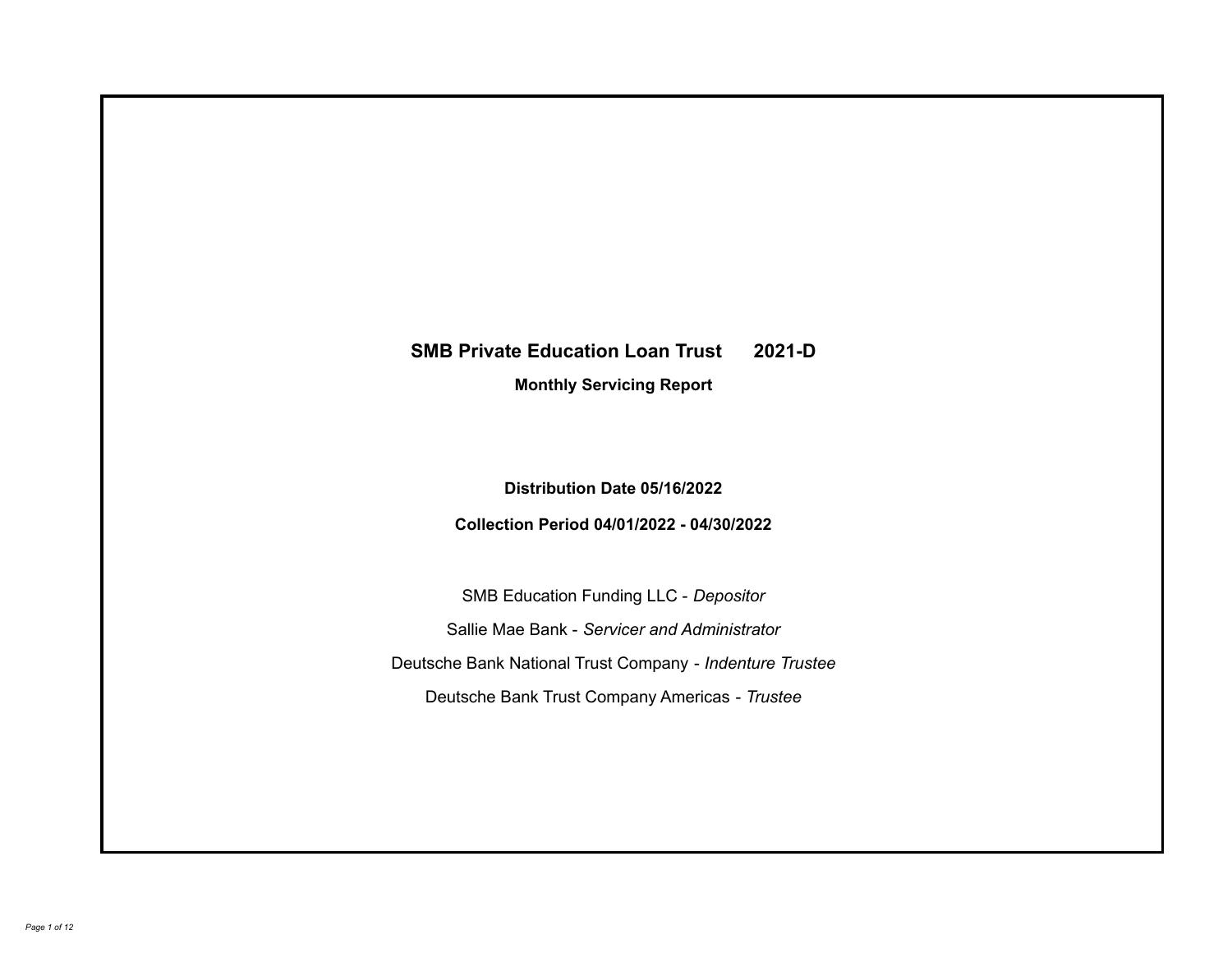A

| <b>Settlement Date</b><br>08/18/2021 | 03/31/2022                                         | 04/30/2022                                                   |
|--------------------------------------|----------------------------------------------------|--------------------------------------------------------------|
| \$512,648,190.89<br>36,700,624.47    | \$457,002,827.91<br>28,957,316.42                  | \$448,350,060.28<br>29,553,290.76                            |
| \$549,348,815.36                     | \$485,960,144.33                                   | \$477,903,351.04                                             |
| 8.56%<br>142.10<br>42,716<br>41,477  | 8.77%<br>138.80<br>38,481<br>37,397<br>0.884611254 | 8.88%<br>138.49<br>37,895<br>36,829<br>0.869945175<br>16.35% |
|                                      |                                                    | 16.40%                                                       |

| <b>Debt Securities</b> | Cusip/Isin | 04/15/2022       | 05/16/2022       |
|------------------------|------------|------------------|------------------|
| A <sub>1</sub> A       | 78449MAA4  | \$310,750,195.99 | \$303,529,732.06 |
| A1B                    | 78449MAB2  | \$85,415,629.79  | \$83,430,947.29  |
|                        | 78449MAC0  | \$40,000,000.00  | \$40,000,000.00  |

| $\sim$<br>◡ | <b>Certificates</b> | Cusip/Isin | 04/15/2022   | 05/16/2022   |
|-------------|---------------------|------------|--------------|--------------|
|             | Residual            | 78449MAD8  | \$100,000.00 | \$100,000.00 |

| count Balances           | 04/15/2022   | 05/16/2022 |
|--------------------------|--------------|------------|
| eserve Account Balance،، | 1.400.408.00 | ገ0.408.00  |

| <b>Asset / Liability</b>               | 04/15/2022      | 05/16/2022      |
|----------------------------------------|-----------------|-----------------|
| Overcollateralization Percentage       | 10.25%          | 10.66%          |
| Specified Overcollateralization Amount | \$97,192,028.87 | \$95,580,670.21 |
| Actual Overcollateralization Amount    | \$49,794,318.55 | \$50,942,671.69 |

(1) For additional information, see 'Since Issued CPR Methodology' found in section VIII of this report .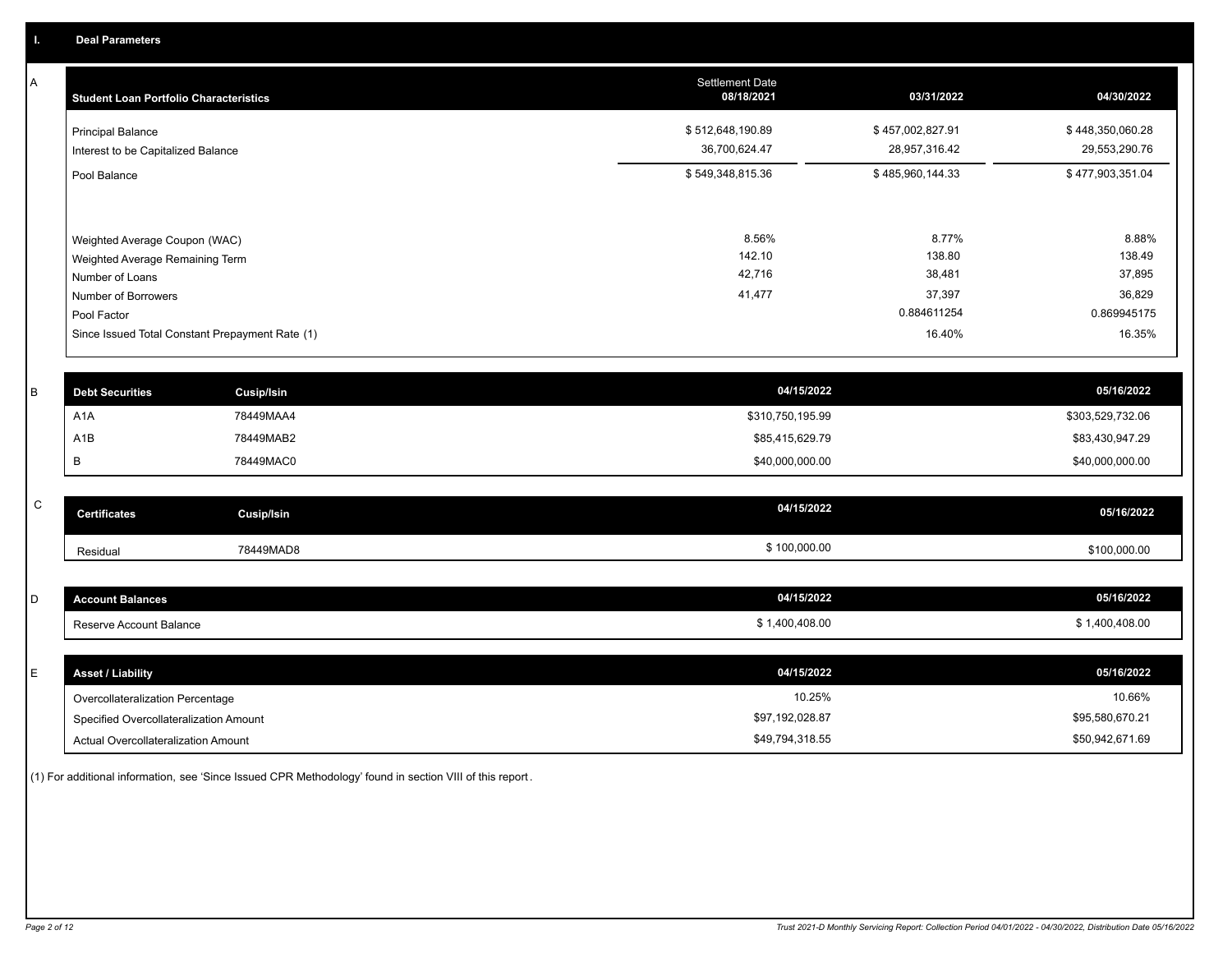## **II. 2021-D Trust Activity 04/01/2022 through 04/30/2022**

## **Total Principal Receipts \$ 7,610,553.18**  Other Principal Deposits 131,495.52 Servicer Principal Reimbursement 0.00 Seller Principal Reimbursement 0.00 Borrower Principal 7,479,057.66 A **Student Loan Principal Receipts**

#### B **Student Loan Interest Receipts**

| <b>Total Interest Receipts</b>  | \$2,304,815.00 |
|---------------------------------|----------------|
| Other Interest Deposits         | 9.316.42       |
| Servicer Interest Reimbursement | 0.00           |
| Seller Interest Reimbursement   | 0.00           |
| Borrower Interest               | 2,295,498.58   |

| C       | <b>Recoveries on Realized Losses</b>                             | \$109,179.62     |
|---------|------------------------------------------------------------------|------------------|
| D       | <b>Investment Income</b>                                         | \$2,494.28       |
| Е.      | <b>Funds Borrowed from Next Collection Period</b>                | \$0.00           |
| F.      | Funds Repaid from Prior Collection Period                        | \$0.00           |
| G       | Loan Sale or Purchase Proceeds                                   | \$0.00           |
| H       | Initial Deposits to Distribution Account                         | \$0.00           |
|         | <b>Excess Transferred from Other Accounts</b>                    | \$0.00           |
| J       | <b>Borrower Benefit Reimbursements</b>                           | \$0.00           |
| K       | <b>Other Deposits</b>                                            | \$0.00           |
| L       | <b>Other Fees Collected</b>                                      | \$0.00           |
| M       | <b>AVAILABLE FUNDS</b>                                           | \$10,027,042.08  |
| N       | Non-Cash Principal Activity During Collection Period             | \$(1,042,214.45) |
| $\circ$ | Aggregate Purchased Amounts by the Depositor, Servicer or Seller | \$140,811.94     |
| P       | Aggregate Loan Substitutions                                     | \$0.00           |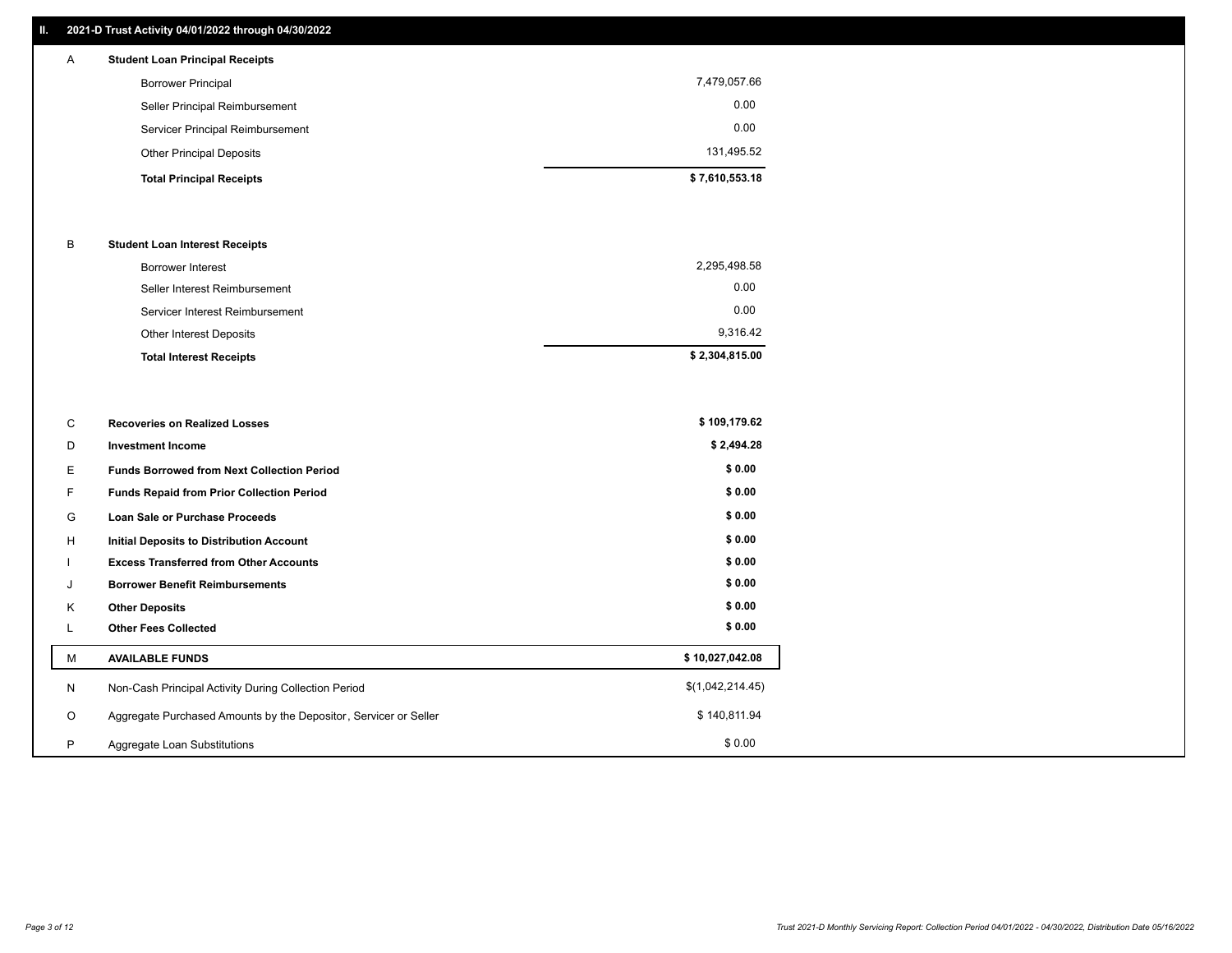| <b>Loans by Repayment Status</b> |                   |                       |                          |            |                                                           |                |                            |                          |         |                                                           |                |                            |
|----------------------------------|-------------------|-----------------------|--------------------------|------------|-----------------------------------------------------------|----------------|----------------------------|--------------------------|---------|-----------------------------------------------------------|----------------|----------------------------|
|                                  |                   |                       |                          | 04/30/2022 |                                                           |                |                            |                          |         | 03/31/2022                                                |                |                            |
|                                  |                   |                       | <b>Wtd Avg</b><br>Coupon | # Loans    | Principal and<br><b>Interest Accrued</b><br>to Capitalize | % of Principal | % of Loans in<br>Repay (1) | <b>Wtd Avg</b><br>Coupon | # Loans | Principal and<br><b>Interest Accrued</b><br>to Capitalize | % of Principal | % of Loans in<br>Repay (1) |
|                                  | INTERIM:          | IN SCHOOL             | 9.94%                    | 4,874      | \$69,509,256.51                                           | 14.545%        | $-$ %                      | 9.84%                    | 4,942   | \$69,780,215.08                                           | 14.359%        | $-$ %                      |
|                                  |                   | GRACE                 | 9.72%                    | 1,194      | \$15,280,437.78                                           | 3.197%         | $-$ %                      | 9.60%                    | 1,188   | \$15,124,571.80                                           | 3.112%         | $-$ %                      |
|                                  |                   | <b>DEFERMENT</b>      | 9.40%                    | 1,718      | \$24,333,231.39                                           | 5.092%         | $-$ %                      | 9.24%                    | 1,689   | \$23,902,681.69                                           | 4.919%         | $-$ %                      |
|                                  | <b>REPAYMENT:</b> | <b>CURRENT</b>        | 8.58%                    | 28,807     | \$350,537,102.86                                          | 73.349%        | 95.053%                    | 8.46%                    | 29,182  | \$356,189,871.68                                          | 73.296%        | 94.442%                    |
|                                  |                   | 30-59 DAYS DELINQUENT | 9.39%                    | 481        | \$6,217,262.20                                            | 1.301%         | 1.686%                     | 9.26%                    | 519     | \$6,887,387.74                                            | 1.417%         | 1.826%                     |
|                                  |                   | 60-89 DAYS DELINQUENT | 9.40%                    | 279        | \$4,101,997.48                                            | 0.858%         | 1.112%                     | 9.64%                    | 334     | \$4,985,938.15                                            | 1.026%         | 1.322%                     |
|                                  |                   | 90+ DAYS DELINQUENT   | 9.79%                    | 264        | \$3,825,388.48                                            | 0.800%         | 1.037%                     | 9.81%                    | 281     | \$4,122,007.84                                            | 0.848%         | 1.093%                     |
|                                  |                   | <b>FORBEARANCE</b>    | 8.74%                    | 278        | \$4,098,674.34                                            | 0.858%         | 1.111%                     | 8.91%                    | 346     | \$4,967,470.35                                            | 1.022%         | 1.317%                     |
|                                  | <b>TOTAL</b>      |                       |                          | 37,895     | \$477,903,351.04                                          | 100.00%        | 100.00%                    |                          | 38,481  | \$485,960,144.33                                          | 100.00%        | 100.00%                    |

Percentages may not total 100% due to rounding \*

1 Loans classified in "Repayment" include any loan for which interim interest only, \$25 fixed payments or full principal and interest payments are due.

| <b>Loans by Borrower Status</b> |                                                                                                                              |                          |         |                                                                  |                |                                |                          |         |                                                                  |                |                                |
|---------------------------------|------------------------------------------------------------------------------------------------------------------------------|--------------------------|---------|------------------------------------------------------------------|----------------|--------------------------------|--------------------------|---------|------------------------------------------------------------------|----------------|--------------------------------|
|                                 |                                                                                                                              |                          |         | 04/30/2022                                                       |                |                                |                          |         | 03/31/2022                                                       |                |                                |
|                                 |                                                                                                                              | <b>Wtd Avg</b><br>Coupon | # Loans | <b>Principal and</b><br><b>Interest Accrued</b><br>to Capitalize | % of Principal | % of Loans in<br>P&I Repay (2) | <b>Wtd Avg</b><br>Coupon | # Loans | <b>Principal and</b><br><b>Interest Accrued</b><br>to Capitalize | % of Principal | % of Loans in<br>P&I Repay (2) |
| <b>INTERIM:</b>                 | IN SCHOOL                                                                                                                    | 9.38%                    | 9,826   | \$141,165,487.16                                                 | 29.539%        | $-$ %                          | 9.28%                    | 9,925   | \$142,011,559.44                                                 | 29.223%        | $-$ %                          |
|                                 | <b>GRACE</b>                                                                                                                 | 9.35%                    | 2,199   | \$29,416,391.59                                                  | 6.155%         | $-$ %                          | 9.21%                    | 2,241   | \$29,686,978.02                                                  | 6.109%         | $-$ %                          |
|                                 | <b>DEFERMENT</b>                                                                                                             | 8.96%                    | 3,062   | \$44,359,388.79                                                  | 9.282%         | $-$ %                          | 8.81%                    | 3,031   | \$43,801,886.90                                                  | 9.013%         | $-$ %                          |
| P&I REPAYMENT:                  | <b>CURRENT</b>                                                                                                               | 8.50%                    | 21,571  | \$245,697,765.73                                                 | 51.412%        | 93.435%                        | 8.37%                    | 21,862  | \$250,256,622.45                                                 | 51.497%        | 92.530%                        |
|                                 | 30-59 DAYS DELINQUENT                                                                                                        | 9.30%                    | 435     | \$5,493,652.27                                                   | 1.150%         | 2.089%                         | 9.23%                    | 475     | \$6,292,485.93                                                   | 1.295%         | 2.327%                         |
|                                 | 60-89 DAYS DELINQUENT                                                                                                        | 9.40%                    | 264     | \$3,857,569.37                                                   | 0.807%         | 1.467%                         | 9.64%                    | 327     | \$4,899,492.75                                                   | 1.008%         | 1.812%                         |
|                                 | 90+ DAYS DELINQUENT                                                                                                          | 9.80%                    | 258     | \$3,768,589.36                                                   | 0.789%         | 1.433%                         | 9.81%                    | 274     | \$4,043,648.49                                                   | 0.832%         | 1.495%                         |
|                                 | FORBEARANCE                                                                                                                  | 8.74%                    | 280     | \$4,144,506.77                                                   | 0.867%         | 1.576%                         | 8.91%                    | 346     | \$4,967,470.35                                                   | 1.022%         | 1.837%                         |
| <b>TOTAL</b><br>$\star$         | Percentages may not total 100% due to rounding                                                                               |                          | 37,895  | \$477,903,351.04                                                 | 100.00%        | 100.00%                        |                          | 38,481  | \$485,960,144.33                                                 | 100.00%        | 100.00%                        |
|                                 | 2 Loans classified in "P&I Repayment" includes only those loans for which scheduled principal and interest payments are due. |                          |         |                                                                  |                |                                |                          |         |                                                                  |                |                                |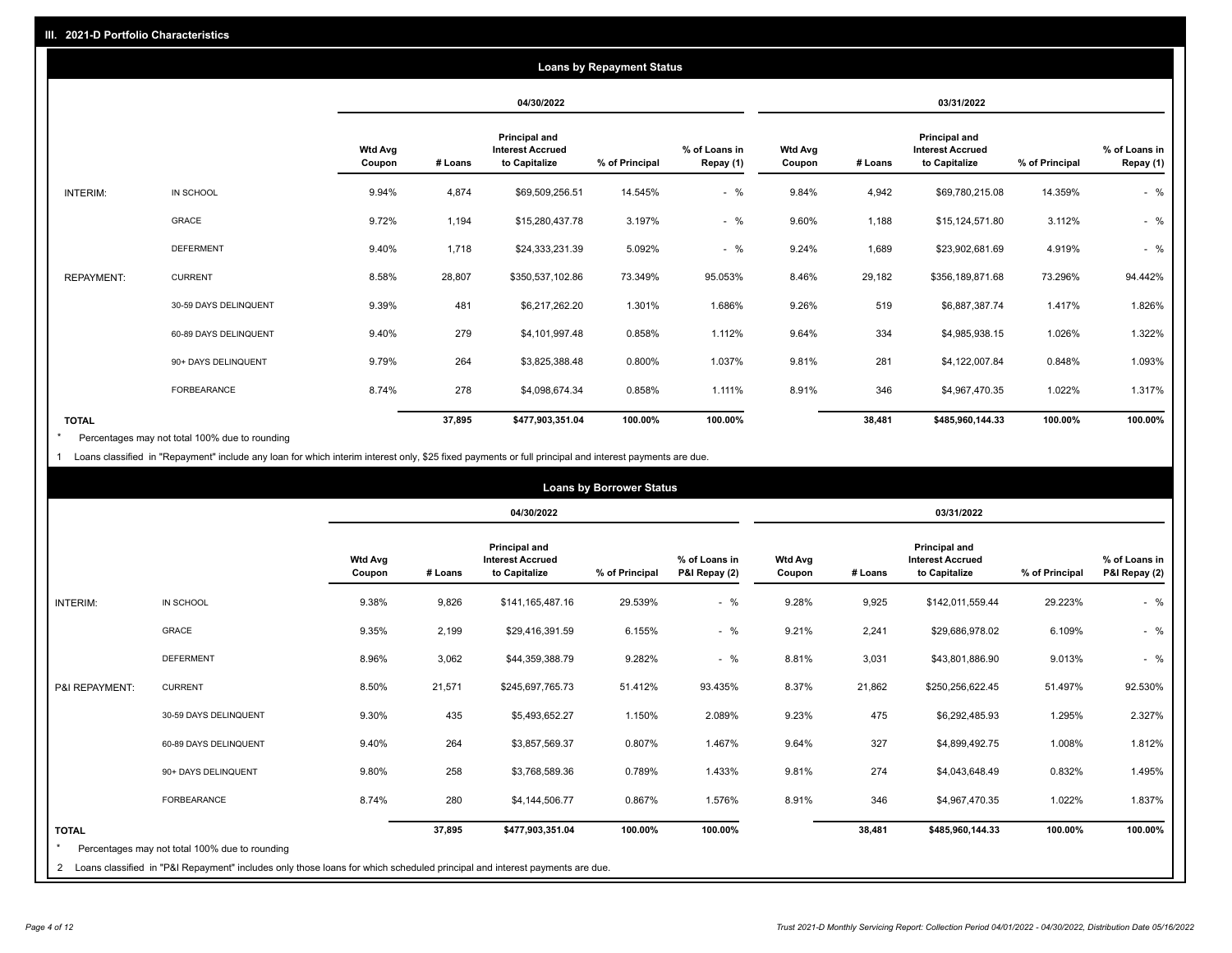|                                                                                                  | 4/30/2022        | 3/31/2022        |
|--------------------------------------------------------------------------------------------------|------------------|------------------|
| Pool Balance                                                                                     | \$477,903,351.04 | \$485,960,144.33 |
| Total # Loans                                                                                    | 37,895           | 38,481           |
| Total # Borrowers                                                                                | 36,829           | 37,397           |
| Weighted Average Coupon                                                                          | 8.88%            | 8.77%            |
| Weighted Average Remaining Term                                                                  | 138.49           | 138.80           |
| Percent of Pool - Cosigned                                                                       | 92.3%            | 92.2%            |
| Percent of Pool - Non Cosigned                                                                   | 7.7%             | 7.8%             |
| Borrower Interest Accrued for Period                                                             | \$3,242,492.28   | \$3,366,993.06   |
| Outstanding Borrower Interest Accrued                                                            | \$32,791,875.65  | \$32,324,311.04  |
| Gross Principal Realized Loss - Periodic *                                                       | \$1,410,778.53   | \$920,762.43     |
| Gross Principal Realized Loss - Cumulative *                                                     | \$5,296,924.59   | \$3,886,146.06   |
| Recoveries on Realized Losses - Periodic                                                         | \$109,179.62     | \$74,528.28      |
| Recoveries on Realized Losses - Cumulative                                                       | \$371,246.21     | \$262,066.59     |
| Net Losses - Periodic                                                                            | \$1,301,598.91   | \$846,234.15     |
| Net Losses - Cumulative                                                                          | \$4,925,678.38   | \$3,624,079.47   |
| Non-Cash Principal Activity - Capitalized Interest                                               | \$369,597.07     | \$1,755,800.44   |
| Since Issued Total Constant Prepayment Rate (CPR) (1)                                            | 16.35%           | 16.40%           |
| <b>Loan Substitutions</b>                                                                        | \$0.00           | \$0.00           |
| <b>Cumulative Loan Substitutions</b>                                                             | \$0.00           | \$0.00           |
| <b>Unpaid Servicing Fees</b>                                                                     | \$0.00           | \$0.00           |
| <b>Unpaid Administration Fees</b>                                                                | \$0.00           | \$0.00           |
| <b>Unpaid Carryover Servicing Fees</b>                                                           | \$0.00           | \$0.00           |
| Note Interest Shortfall                                                                          | \$0.00           | \$0.00           |
| Loans in Modification                                                                            | \$15,194,923.09  | \$15,085,965.37  |
| % of Loans in Modification as a % of Loans in Repayment (P&I)                                    | 5.87%            | 5.68%            |
|                                                                                                  |                  |                  |
| % Annualized Gross Principal Realized Loss - Periodic as a %<br>of Loans in Repayment (P&I) * 12 | 6.54%            | 4.16%            |
| % Gross Principal Realized Loss - Cumulative as a % of<br>Original Pool Balance                  | 0.96%            | 0.71%            |

\* In accordance with the Servicer's current policies and procedures, after September 1, 2017 loans subject to bankruptcy claims generally will not be reported as a charged- off unless and until they are delinquent for 120

(1) For additional information, see 'Since Issued CPR Methodology' found in section VIII of this report .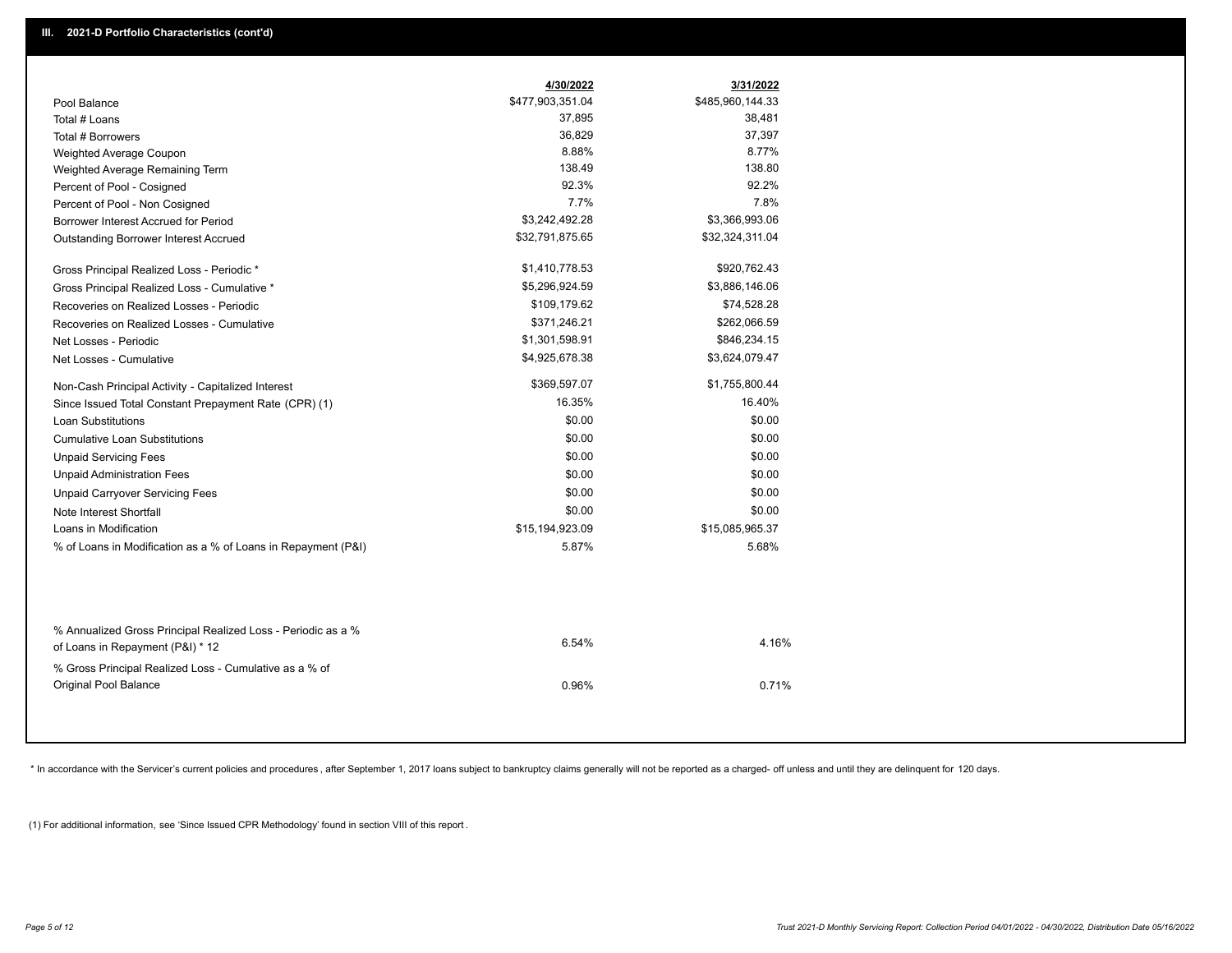## **Loan Program**

A

|                                    | Weighted<br>Average | # LOANS  | <b>\$ AMOUNT</b> | $%$ *    |
|------------------------------------|---------------------|----------|------------------|----------|
| - Smart Option Interest-Only Loans | 7.66%               | 9,312    | \$91,528,733.59  | 19.152%  |
| - Smart Option Fixed Pay Loans     | 8.90%               | 9,377    | \$145,784,626.07 | 30.505%  |
| - Smart Option Deferred Loans      | 9.34%               | 19,206   | \$240,589,991.38 | 50.343%  |
| - Other Loan Programs              | $0.00\%$            | $\Omega$ | \$0.00           | 0.000%   |
| <b>Total</b>                       | 8.88%               | 37,895   | \$477,903,351.04 | 100.000% |

\* Percentages may not total 100% due to rounding

B

C

**Index Type**

|                       | Weighted<br>Average | # LOANS | <b>S AMOUNT</b>  | $%$ *     |
|-----------------------|---------------------|---------|------------------|-----------|
| - Fixed Rate Loans    | 9.47%               | 17,744  | \$238,063,031.62 | 49.814%   |
| - LIBOR Indexed Loans | 8.31%               | 20,151  | \$239,840,319.42 | 50.186%   |
| - Other Index Rates   | $0.00\%$            | 0       | \$0.00           | $0.000\%$ |
| <b>Total</b>          | 8.88%               | 37,895  | \$477,903,351.04 | 100.000%  |

\* Percentages may not total 100% due to rounding

## **Weighted Average Recent FICO**

| $0 - 639$            | 2,022  | \$24,114,356.22  | 5.046%   |
|----------------------|--------|------------------|----------|
| 640 - 669            | 2,257  | \$27,575,138.46  | 5.770%   |
| 670 - 699            | 4,374  | \$54,325,402.42  | 11.367%  |
| 700 - 739            | 8,637  | \$111,866,583.38 | 23.408%  |
| $740 +$              | 20,604 | \$260,016,589.81 | 54.408%  |
| $N/A$ <sub>(1)</sub> |        | \$5,280.75       | 0.001%   |
| <b>Total</b>         | 37,895 | \$477,903,351.04 | 100.000% |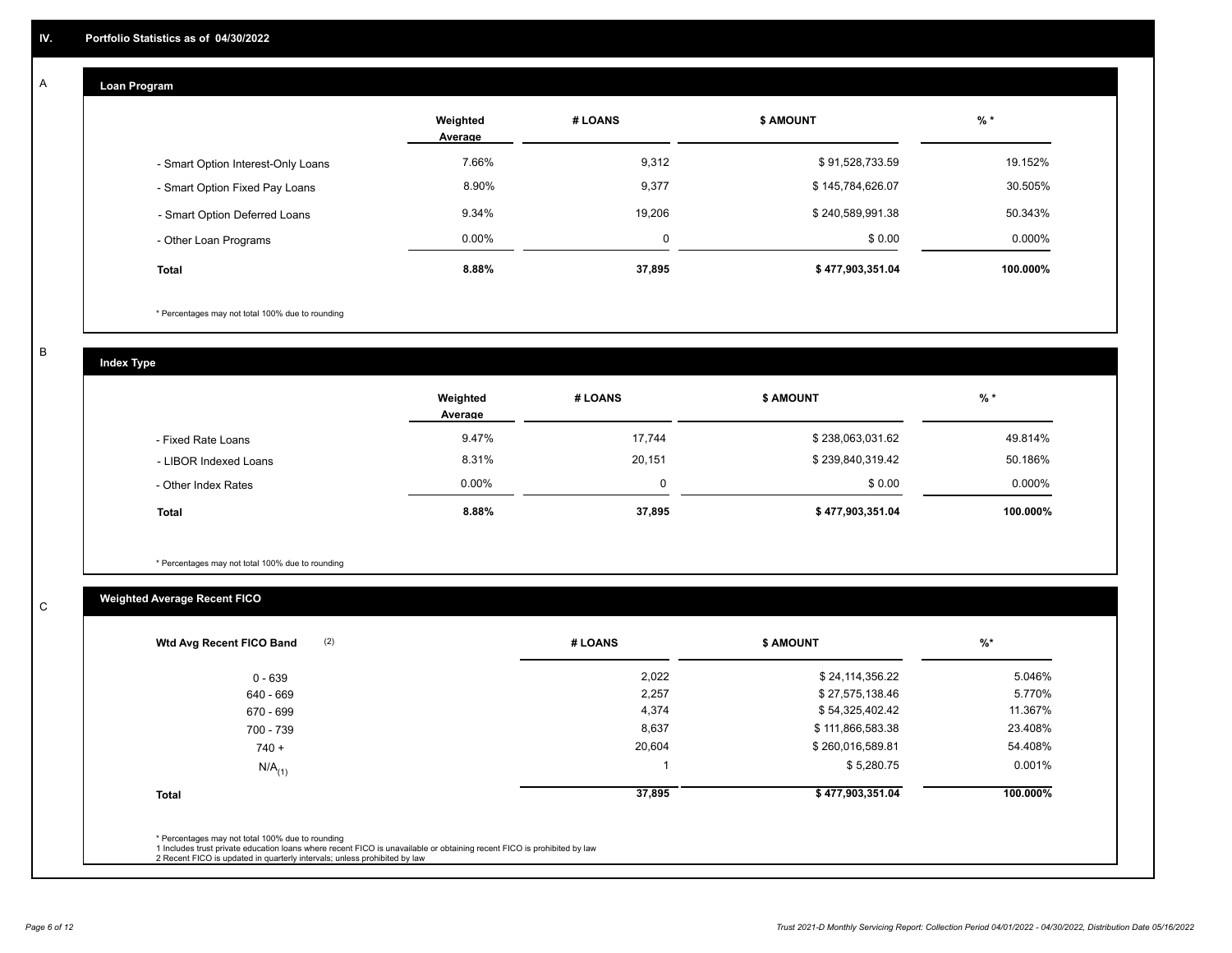| V. |       | 2021-D Reserve Account and Principal Distribution Calculations                  |                  |  |
|----|-------|---------------------------------------------------------------------------------|------------------|--|
| А. |       | <b>Reserve Account</b>                                                          |                  |  |
|    |       | Specified Reserve Account Balance                                               | \$1,400,408.00   |  |
|    |       | Actual Reserve Account Balance                                                  | \$1,400,408.00   |  |
| В. |       | <b>Principal Distribution Amount</b>                                            |                  |  |
|    | i.    | Class A Notes Outstanding                                                       | \$396,165,825.78 |  |
|    | ii.   | Pool Balance                                                                    | \$477,903,351.04 |  |
|    | iii.  | First Priority Principal Distribution Amount (i - ii)                           | \$0.00           |  |
|    | iv.   | Class A and B Notes Outstanding                                                 | \$436,165,825.78 |  |
|    | ν.    | First Priority Principal Distribution Amount                                    | \$0.00           |  |
|    | vi.   | Pool Balance                                                                    | \$477,903,351.04 |  |
|    | vii.  | Specified Overcollateralization Amount                                          | \$95,580,670.21  |  |
|    | viii. | Regular Principal Distribution Amount (if (iv > 0, (iv - v) - (vi - vii))       | \$53,843,144.95  |  |
|    | ix.   | Pool Balance                                                                    | \$477,903,351.04 |  |
|    | х.    | 10% of Initial Pool Balance                                                     | \$54,934,881.54  |  |
|    | xi.   | First Priority Principal Distribution Amount                                    | \$0.00           |  |
|    | xii.  | Regular Principal Distribution Amount                                           | \$53,843,144.95  |  |
|    | xiii. | Available Funds (after payment of waterfall items A through I)                  | \$0.00           |  |
|    | xiv.  | Additional Principal Distribution Amount (if(vi <= x,min(xiii, vi - xi - xii))) | \$0.00           |  |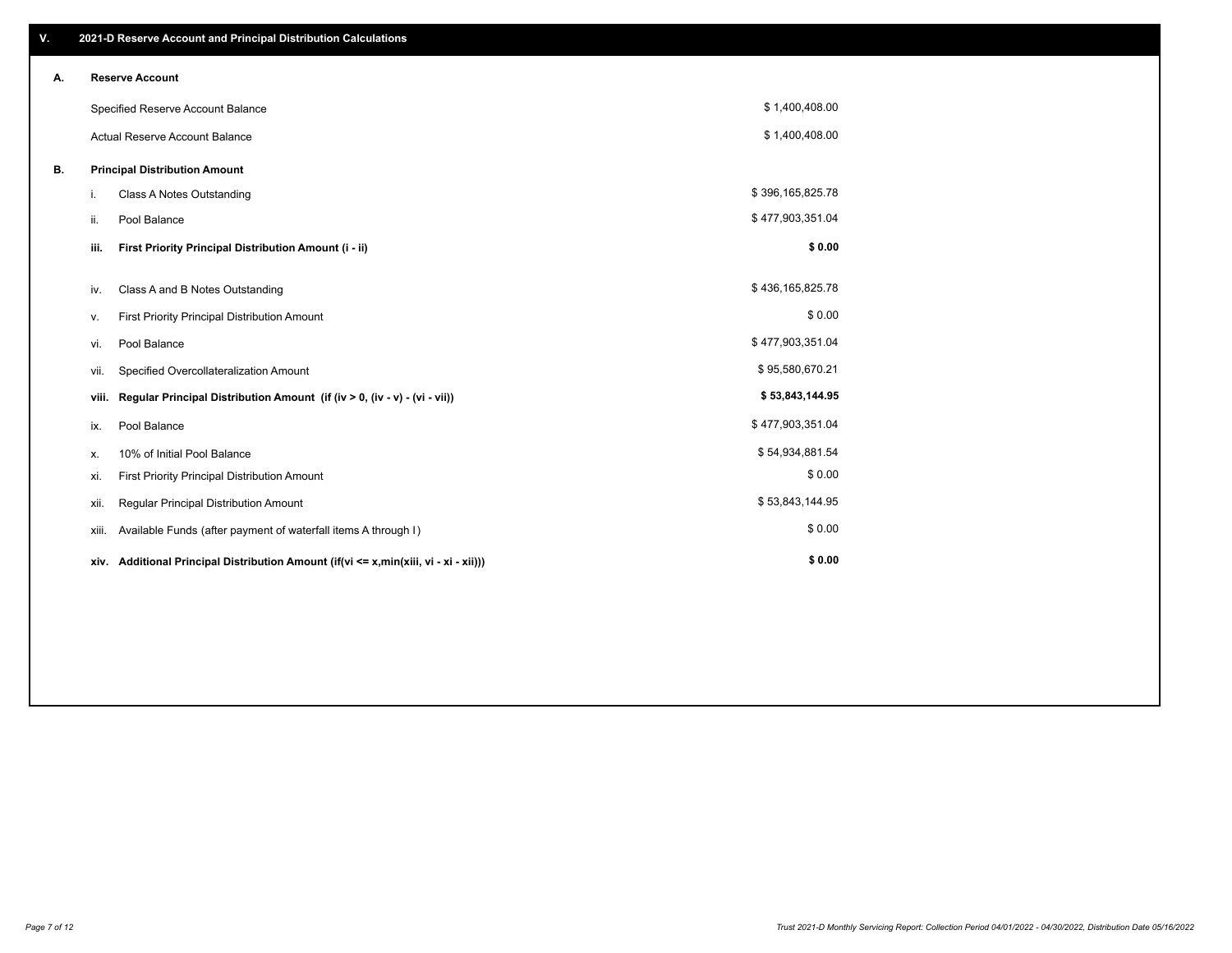|    |                                                         | Paid           | <b>Funds Balance</b> |
|----|---------------------------------------------------------|----------------|----------------------|
|    |                                                         |                |                      |
|    | <b>Total Available Funds</b>                            |                | \$10,027,042.08      |
| A  | <b>Trustee Fees</b>                                     | \$0.00         | \$10,027,042.08      |
| В  | <b>Servicing Fees</b>                                   | \$304,668.55   | \$9,722,373.53       |
| C  | i. Administration Fees                                  | \$8,333.00     | \$9,714,040.53       |
|    | ii. Unreimbursed Administrator Advances plus any Unpaid | \$0.00         | \$9,714,040.53       |
| D  | Class A Noteholders Interest Distribution Amount        | \$431,894.10   | \$9,282,146.43       |
| E. | First Priority Principal Payment                        | \$0.00         | \$9,282,146.43       |
| F. | Class B Noteholders Interest Distribution Amount        | \$77,000.00    | \$9,205,146.43       |
| G  | <b>Reinstatement Reserve Account</b>                    | \$0.00         | \$9,205,146.43       |
| H  | Regular Principal Distribution                          | \$9,205,146.43 | \$0.00               |
|    | <b>Carryover Servicing Fees</b>                         | \$0.00         | \$0.00               |
| J  | Additional Principal Distribution Amount                | \$0.00         | \$0.00               |
| Κ  | Unpaid Expenses of Trustee                              | \$0.00         | \$0.00               |
| L. | Unpaid Expenses of Administrator                        | \$0.00         | \$0.00               |
| М  | Remaining Funds to the Residual Certificateholders      | \$0.00         | \$0.00               |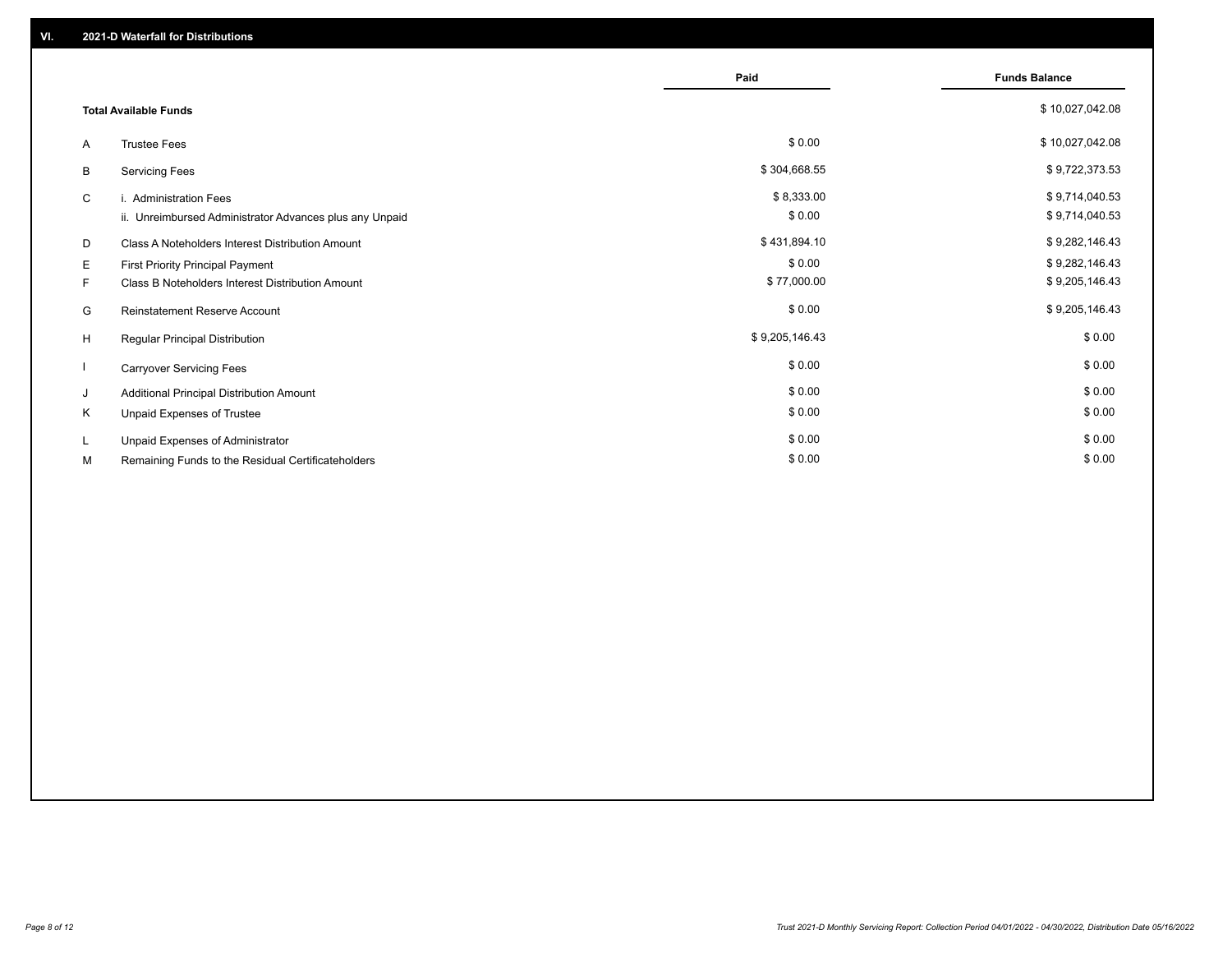| <b>Distribution Amounts</b>                                |                         |                         |                         |
|------------------------------------------------------------|-------------------------|-------------------------|-------------------------|
|                                                            | A <sub>1</sub> A        | A <sub>1</sub> B        | в                       |
| Cusip/Isin                                                 | 78449MAA4               | 78449MAB2               | 78449MAC0               |
| <b>Beginning Balance</b>                                   | \$310,750,195.99        | \$85,415,629.79         | \$40,000,000.00         |
| Index                                                      | <b>FIXED</b>            | <b>LIBOR</b>            | <b>FIXED</b>            |
| Spread/Fixed Rate                                          | 1.34%                   | 0.60%                   | 2.31%                   |
| Record Date (Days Prior to Distribution)                   | 1 NEW YORK BUSINESS DAY | 1 NEW YORK BUSINESS DAY | 1 NEW YORK BUSINESS DAY |
| <b>Accrual Period Begin</b>                                | 4/15/2022               | 4/15/2022               | 4/15/2022               |
| <b>Accrual Period End</b>                                  | 5/15/2022               | 5/16/2022               | 5/15/2022               |
| Daycount Fraction                                          | 0.08333333              | 0.08611111              | 0.08333333              |
| Interest Rate*                                             | 1.34000%                | 1.15414%                | 2.31000%                |
| <b>Accrued Interest Factor</b>                             | 0.001116667             | 0.000993843             | 0.001925000             |
| <b>Current Interest Due</b>                                | \$347,004.39            | \$84,889.71             | \$77,000.00             |
| Interest Shortfall from Prior Period Plus Accrued Interest | $\mathsf{\$}$ -         | $\mathcal{S}$ -         | $$ -$                   |
| <b>Total Interest Due</b>                                  | \$347,004.39            | \$84,889.71             | \$77,000.00             |
| <b>Interest Paid</b>                                       | \$347,004.39            | \$84,889.71             | \$77,000.00             |
| <b>Interest Shortfall</b>                                  | $$ -$                   | $\mathsf{\$}$ -         | $\mathsf{\$}$ -         |
| <b>Principal Paid</b>                                      | \$7,220,463.93          | \$1,984,682.50          | $\mathsf{\$}$ -         |
| <b>Ending Principal Balance</b>                            | \$303,529,732.06        | \$83,430,947.29         | \$40,000,000.00         |
| Paydown Factor                                             | 0.018901738             | 0.018901738             | 0.000000000             |
| <b>Ending Balance Factor</b>                               | 0.794580450             | 0.794580450             | 1.000000000             |

\* Pay rates for Current Distribution. For the interest rates applicable to the next distribution date, please see https://www.salliemae.com/about/investors/data/SMBabrate.txt.

**VII. 2021-D Distributions**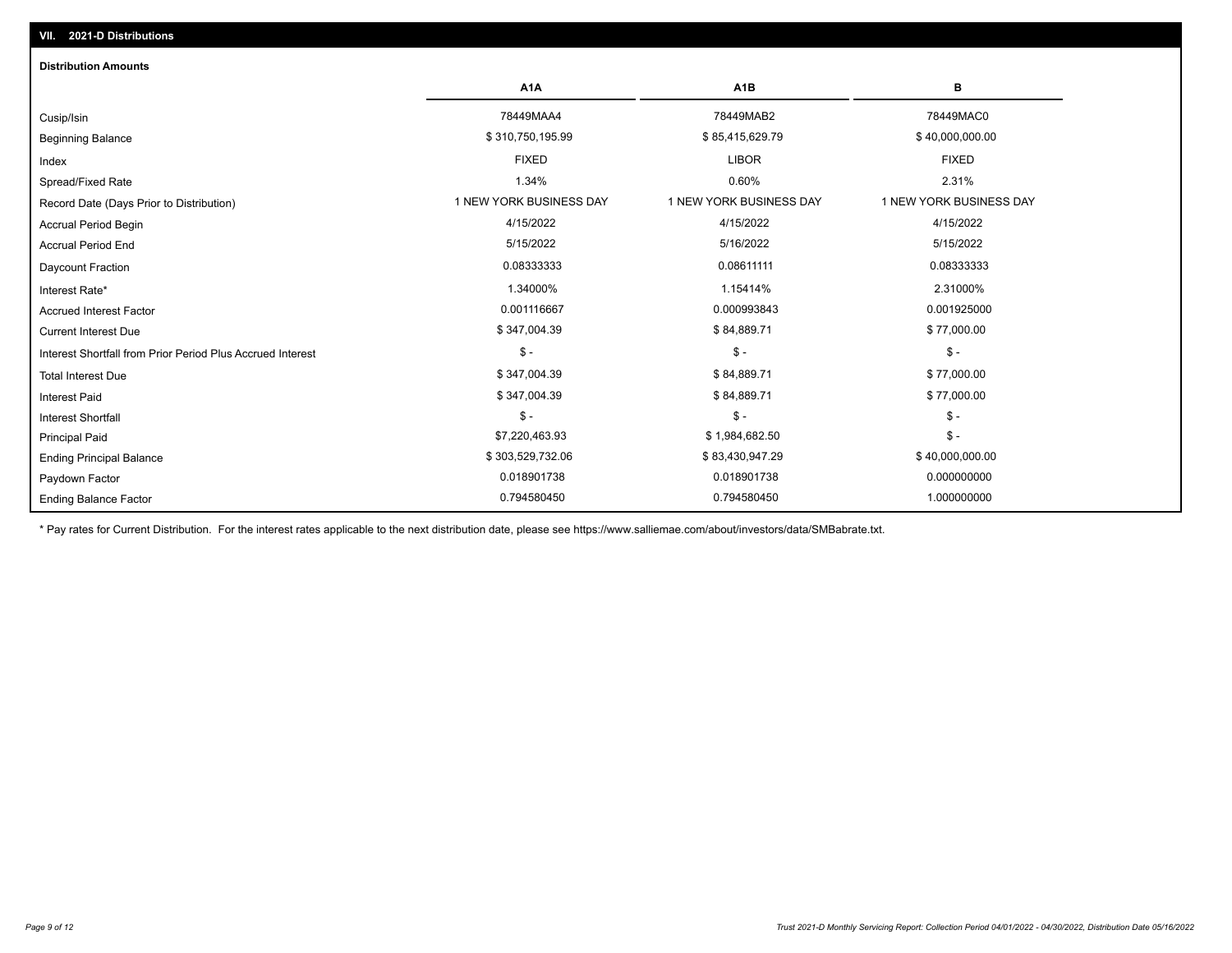### **Since Issued Total CPR**

$$
\text{total CPR} = 1 - \left(\frac{APB}{PPB}\right)^{\left(\frac{12}{MSC}\right)}
$$

APB = Actual period-end Pool Balance PPB = Projected period-end Pool Balance assuming no prepayments and no defaults Pool Balance = Sum(Principal Balance + Interest Accrued to Capitalize Balance) MSC = Months Since Cut-Off

I J Ι

### **Since-Issued Total Constant Prepayment Rate (CPR)**

Since-Issued Total CPR measures prepayments, both voluntary and involuntary, for a trust student loan pool over the life of a transaction. For each trust distribution, the actual month-end pool balance is compared against a month-end pool balance originally projected at issuance assuming no prepayments and defaults. For purposes of Since- Issued Total CPR calculations, projected period end pool balance assumes in-school status loans have up to a six month grace period before moving to repayment, grace status loans remain in grace status until their status end date and then to move to full principal and interest repayment, loans subject to interim interest or fixed payments during their in-school and grace period continue paying interim interest or fixed payments until full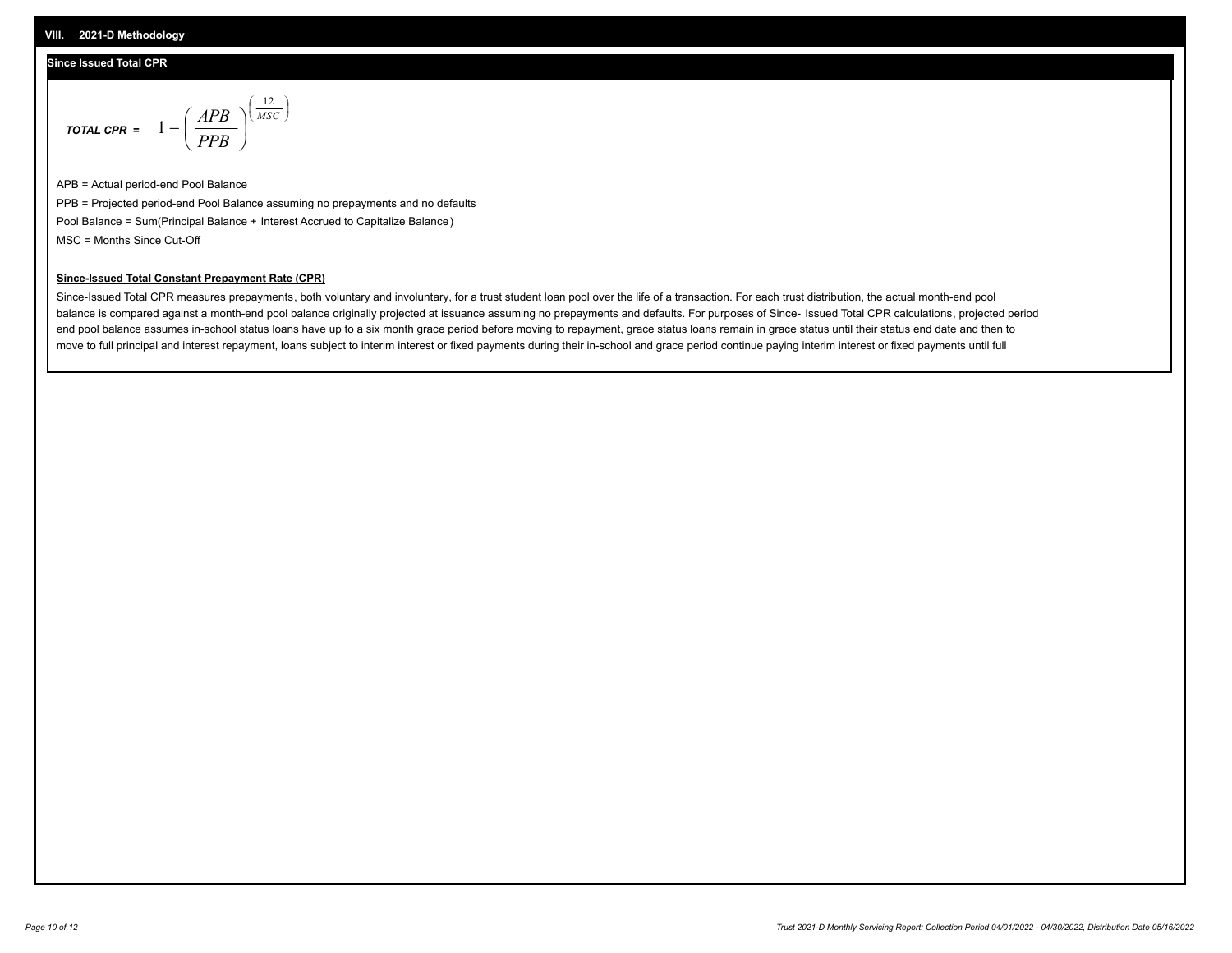## **EU RISK RETENTION**

As of the date of this report, Sallie Mae Bank confirms that (i) it retains, through its ownership of the Depositor (its wholly-owned subsidiary), a material net economic interest of not less than 5% of the aggregate principal balance of the Trust Student Loans in accordance with the EU Retention Rules ; (ii) the retained interest is held via ownership of the R Certificate; and (iii) the retained interest is not subject to any credit risk mitigation, any short position or any other credit risk hedge and has not been sold except as permitted by the EU Retention Rules.